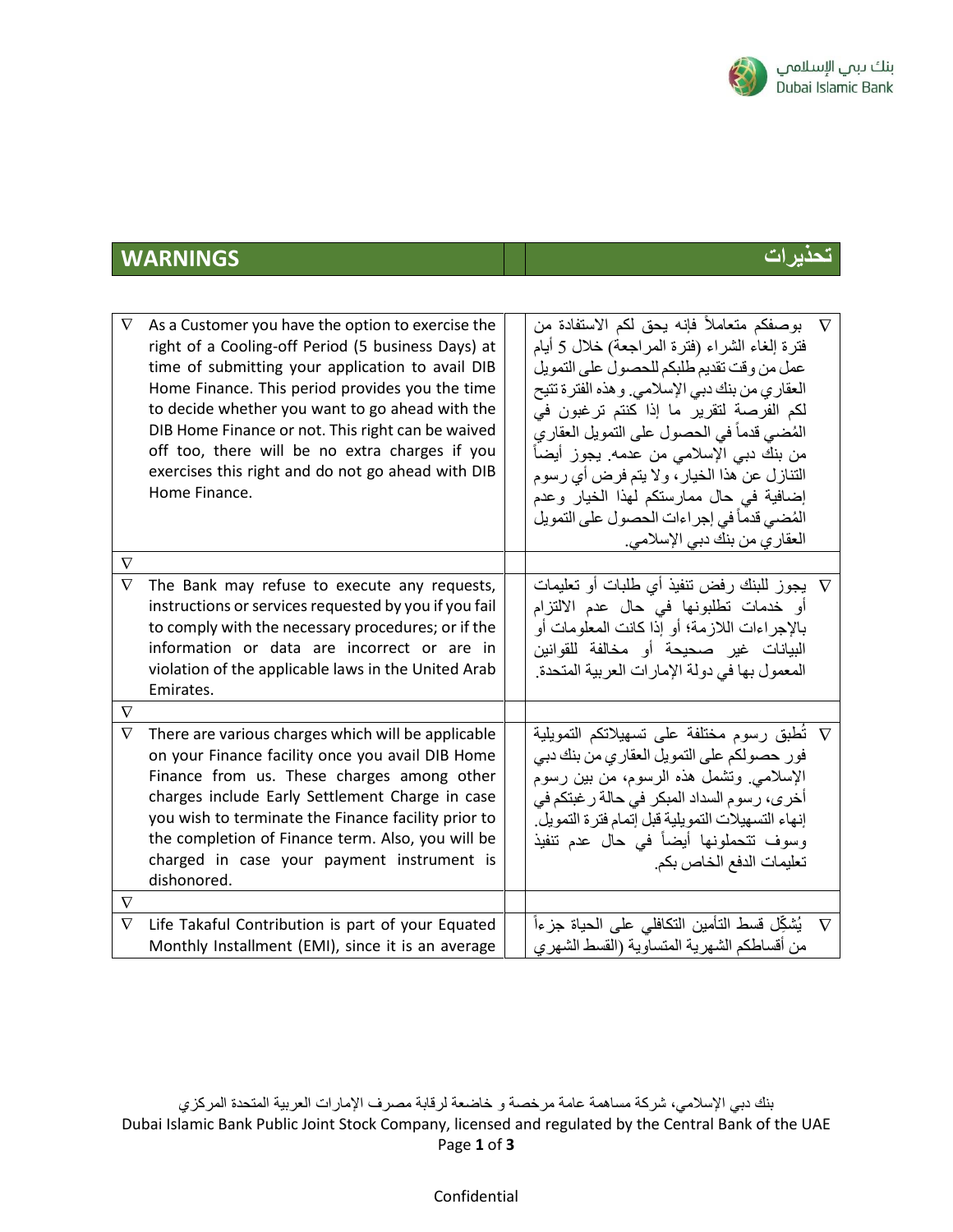

| $\nabla$ | amount the adjustments for any difference in the<br>amount paid to Takaful Service provider by the<br>Bank and the amount billed in monthly EMI is<br>accumulated in your secondary account which can<br>be paid by you at any time on or before full<br>settlement of the Finance any due amount gets<br>reported to AECB. However, Property Takaful is<br>collected on yearly basis. You have the option to<br>choose group coverage From SALAMA (Life<br>Takaful) and Orient UNB Takaful (Property<br>Takaful) offered by DIB or else you can choose any<br>Islamic Takaful provider for the coverage of both<br>Life and Property. | المتساوي)، وبما أنه بمثل متوسط المبلغ، فإن<br>تسوية أي فارق في المبلغ، سوف يتم دفعه من<br>قبل البنك إلى مزود خدمة النكافل، أما المبلغ<br>المفوتر شهرياً في القسط الشهري المتساوي،<br>فإنه يتراكم في حسابكم الثانوي ويمكنكم سداده<br>في أي وقت في تاريخ التسوية الكاملة أو قبل<br>ذلك. يتم الإبلاغ عن أي مبلغ مستحق في الذمة<br>لشركة الاتحاد للمعلومات الائتمانية. على أية<br>حال، يتم تحصيل التأمين التكافلي على العقار<br>سنوياً. يحق لكم اختيار تأمين جماعي من شركة<br>سلامة (التأمين التكافلي على الحياة) ومن شركة<br>أورينت يو ان بي تكافل (التأمين التكافلي على<br>العقار) المقدم من بنك دبي الإسلامي، عدا عن<br>ذلك فإنه يمكنكم اختيار أي مزود تكافل إسلامي<br>للتأمين على كل من الحياة والعقار . |  |
|----------|----------------------------------------------------------------------------------------------------------------------------------------------------------------------------------------------------------------------------------------------------------------------------------------------------------------------------------------------------------------------------------------------------------------------------------------------------------------------------------------------------------------------------------------------------------------------------------------------------------------------------------------|----------------------------------------------------------------------------------------------------------------------------------------------------------------------------------------------------------------------------------------------------------------------------------------------------------------------------------------------------------------------------------------------------------------------------------------------------------------------------------------------------------------------------------------------------------------------------------------------------------------------------------------------------------------------------------------------------------|--|
| $\nabla$ | If you fail to pay two consecutive installments for<br>any reason after being notified in writing to pay<br>within fourteen (14) days, all the remaining<br>installments shall fall due and payable in one<br>single payment and you shall pay them<br>accordingly.                                                                                                                                                                                                                                                                                                                                                                    | في حالة عدم قيامكم لأي سبب من الأسباب بسداد $\nabla$<br>قسطين متتاليين بعد إخطاركم بصورة كتابية<br>بضرورة الالتزام بالسداد خلال أربعة عشر<br>(14) يوماً، عندئذٍ تصبح كافة الأقساط المتبقية<br>مستحقة وواجبة السداد على دفعة واحدة ويتعين<br>عليكم سدادها بموجب ذلك.                                                                                                                                                                                                                                                                                                                                                                                                                                      |  |
| $\nabla$ |                                                                                                                                                                                                                                                                                                                                                                                                                                                                                                                                                                                                                                        |                                                                                                                                                                                                                                                                                                                                                                                                                                                                                                                                                                                                                                                                                                          |  |
| $\nabla$ | Financing your existing property or purchase from<br>other bank may take longer to be executed and<br>may result in paying more interest/profit to your<br>existing bank.                                                                                                                                                                                                                                                                                                                                                                                                                                                              | ∇   قد يستغرق تمويل عقاركم الحالي أو شراؤه من<br>أي بنك آخر وقتاً أطول حتى يتم تنفيذه وقد يترتب<br>عليه المزيد من الفوائد/الأرباح للبنك الذي<br>تتعاملون معه حالياً.                                                                                                                                                                                                                                                                                                                                                                                                                                                                                                                                     |  |
| $\nabla$ |                                                                                                                                                                                                                                                                                                                                                                                                                                                                                                                                                                                                                                        |                                                                                                                                                                                                                                                                                                                                                                                                                                                                                                                                                                                                                                                                                                          |  |
| $\nabla$ | If you do not keep up your payments, you may lose<br>possession of the property financed by DIB. In the<br>event of default, the Bank will report any default<br>or payment delays to AECB which may impact your<br>credit history. If you fail to pay installments, when<br>due and payable as specified in the respective<br>finance agreement and if you fail to pay two (2)                                                                                                                                                                                                                                                        | في حال عدم الانتظام في سداد مدفو عاتكم، فقد $\nabla$<br>تفقدون حيازة العقار الذي يموله بنك دبي<br>الإسلامي وفي حال التخلف عن السداد، يقوم<br>البنك بإبلاغ شركة الاتحاد للمعلومات الائتمانية<br>عن أي تقصير أو تأخير في السداد مما قد يؤثر<br>على تاريخكم الائتماني. وفي حال إخفاقكم في<br>سداد الأقساط في مواعيد استحقاق دفعها المحددة                                                                                                                                                                                                                                                                                                                                                                   |  |

بنك دبي اإلسالمي، شركة مساهمة عامة مرخصة و خاضعة لرقابة مصرف اإلمارات العربية المتحدة المركزي Dubai Islamic Bank Public Joint Stock Company, licensed and regulated by the Central Bank of the UAE Page **2** of **3**